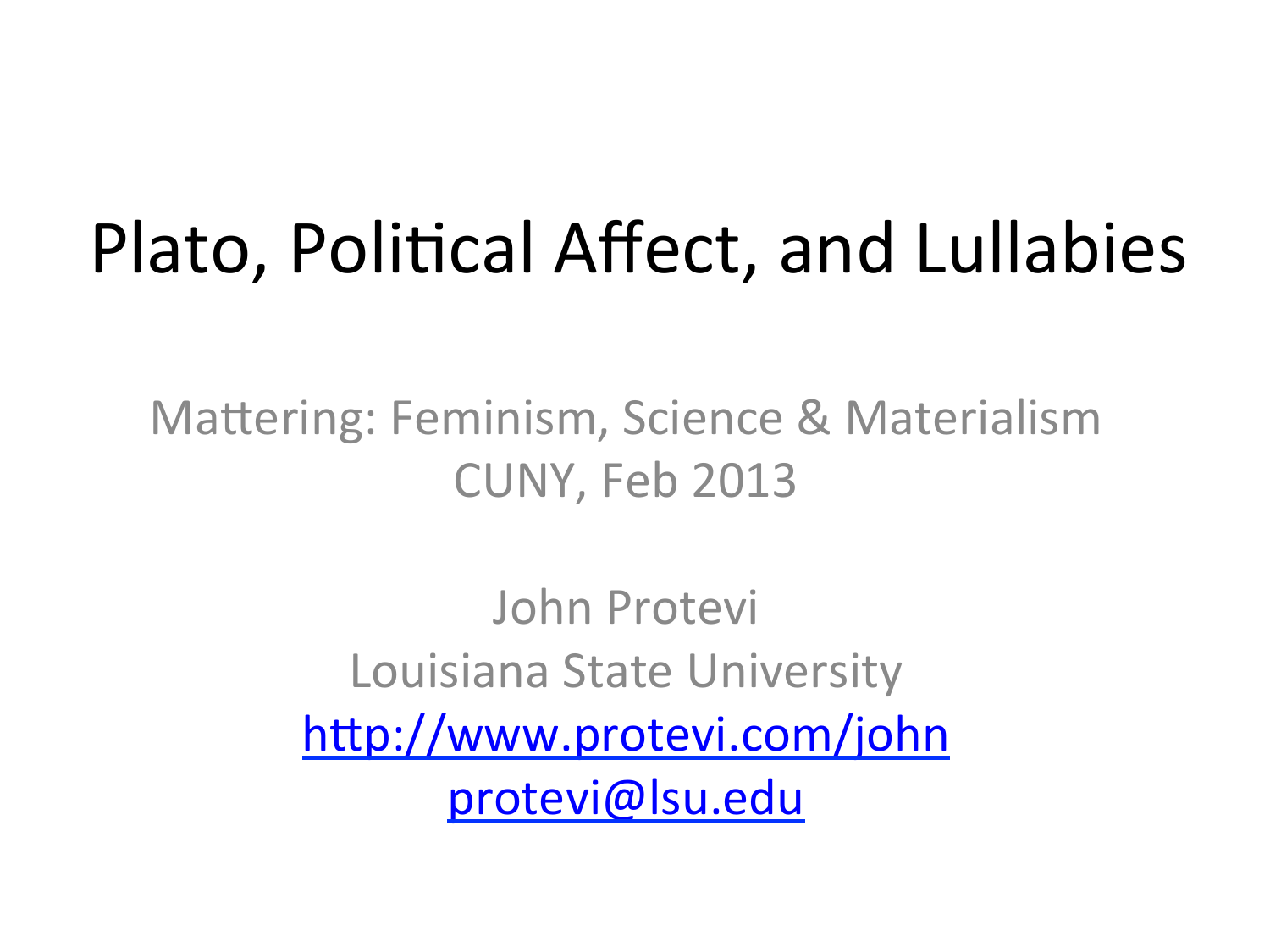# Plan of the talk

- Political Affect
- Difference and development
- Communicative musicality
- Music and bio-social evolution
- Plato's Laws: Music and political affect in infant development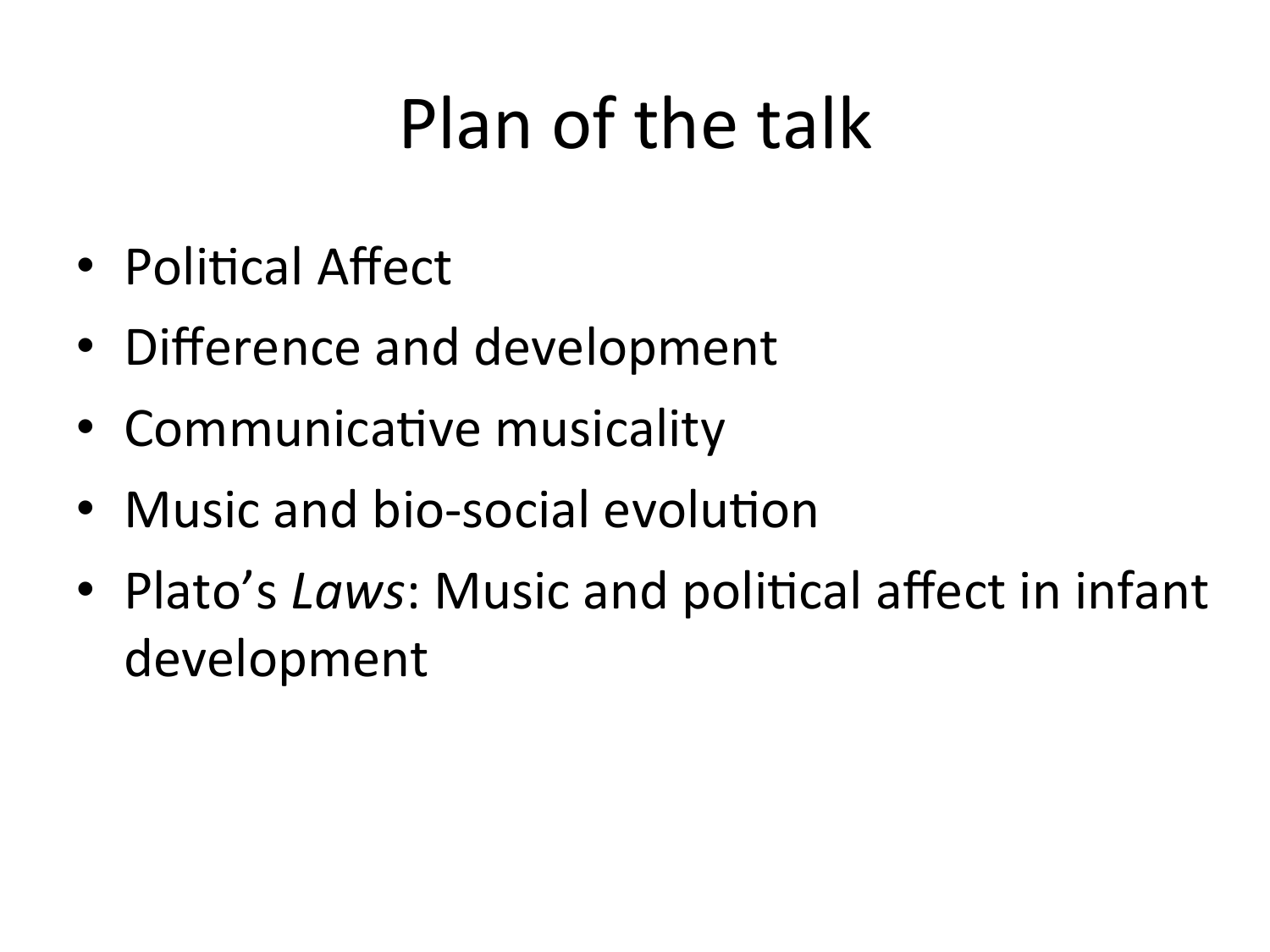# **Political Affect**

- Emotional character of groups
- Corporeality and moral intuition
- Rationality and moral judgment
- Political philosophy's concern with socialsomatic subjectification practices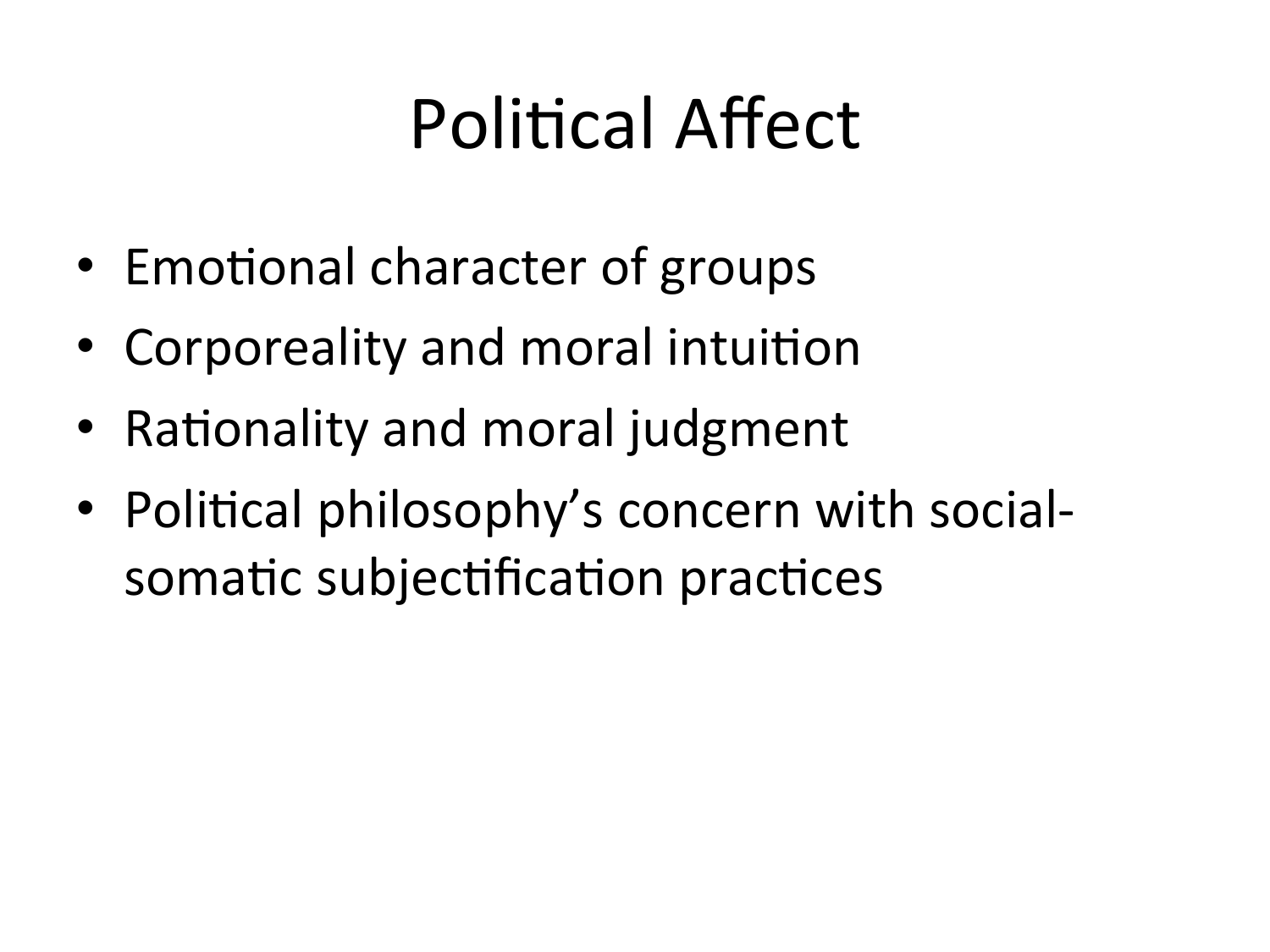# Difference and Development

- "Horizontal" difference: different embodiments
- "Vertical" development
	- $-$  Evolution
	- Ontogenetic development
- "Granularity"
	- Neither unmarked "human" nor utterly singular
	- Different regimes of corporeal training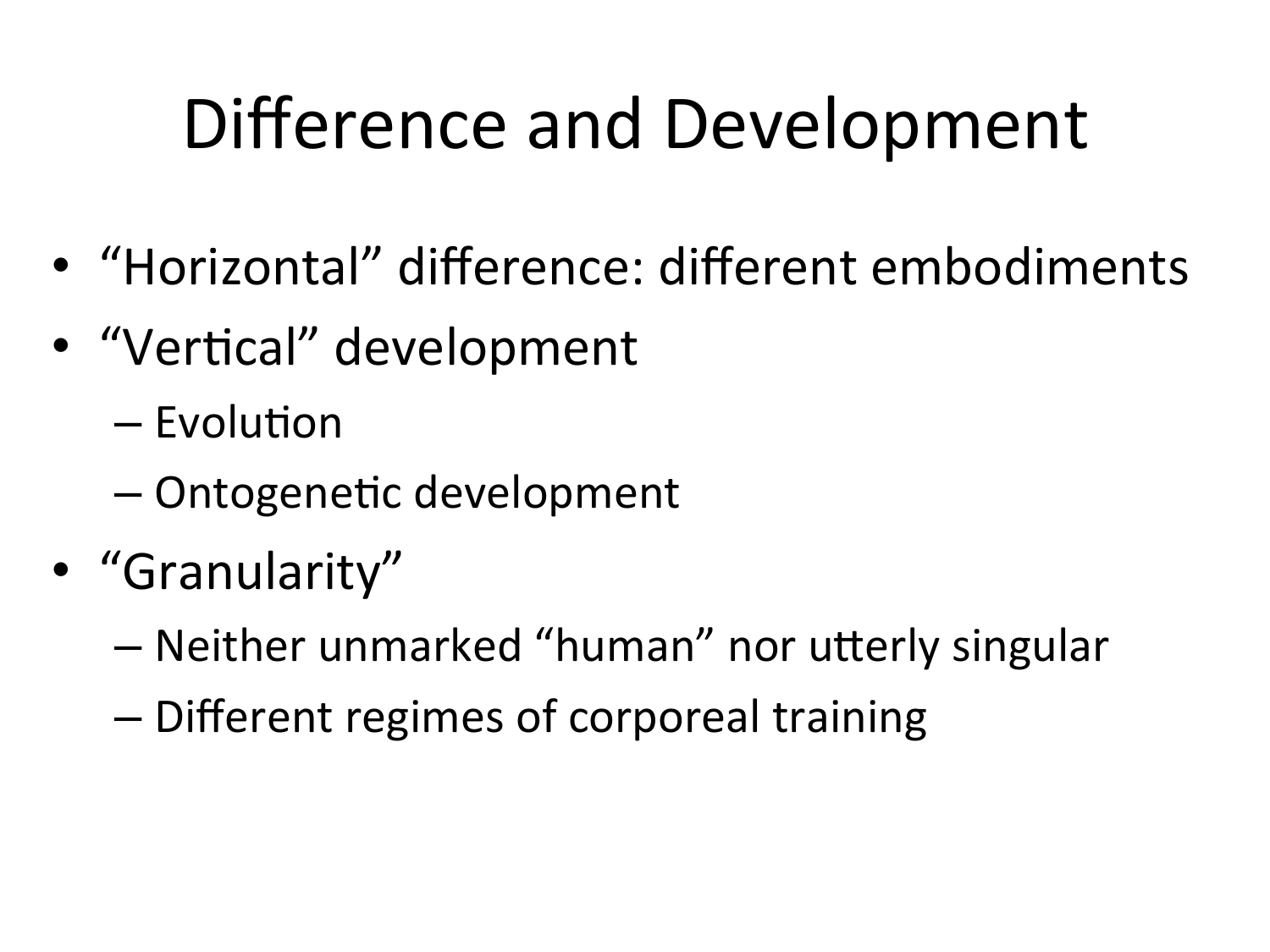## Communicative musicality

- Trevarthen / Dissanayake
- Rhythmic interaction of infant and caregiver
- Primary intersubjectivity
	- Turn-taking
	- Affective attunement
	- Development of emotional control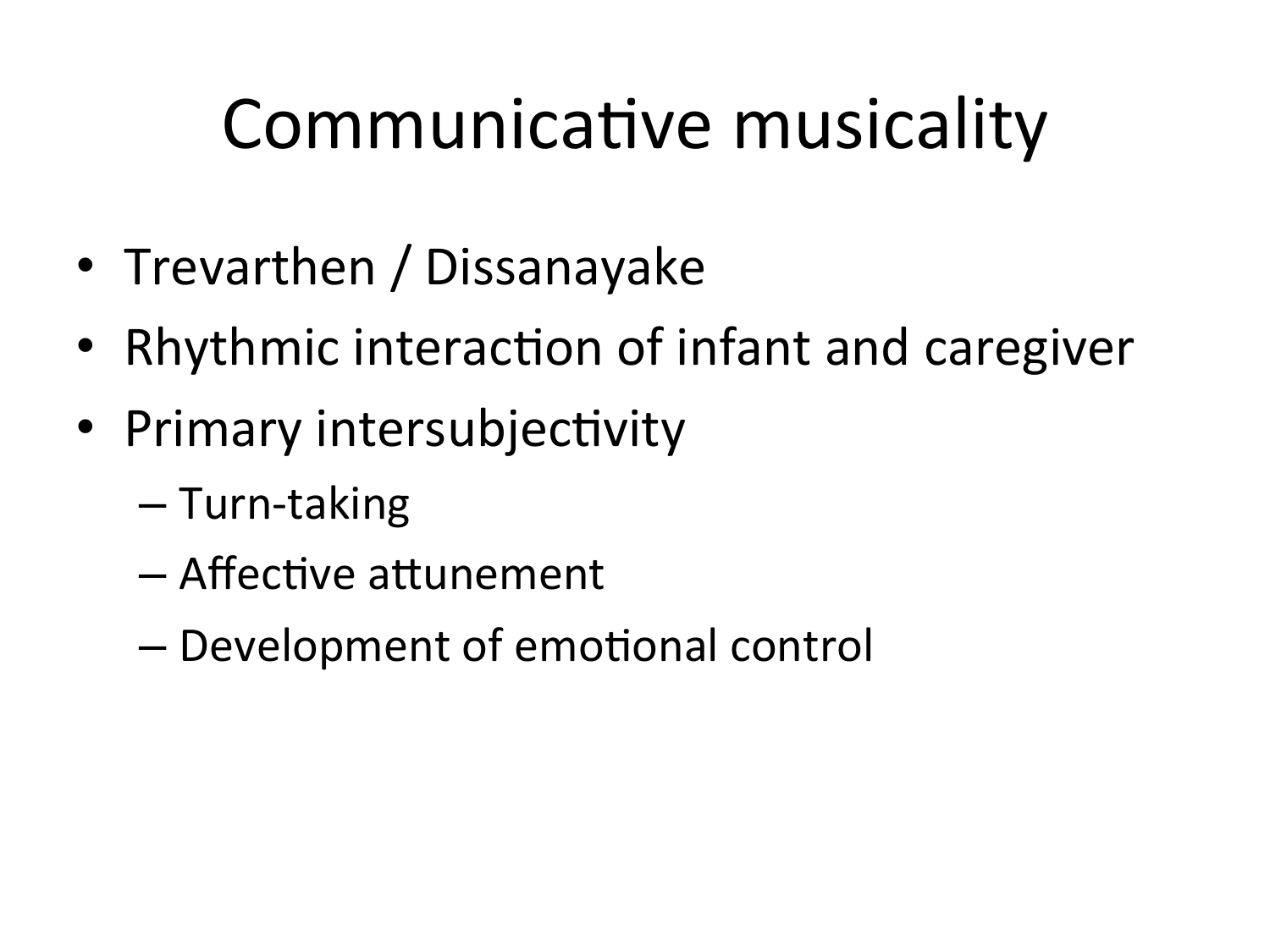# Music and bio-cultural evolution

- Cambridge School: Ian Cross, John Bispham
- Neither a spandrel, nor just sexual selection
- Bispham:
	- "constellation of concurrently operating, hierarchically organized, subskills"
	- "overlapping'internal'oscillatory'mechanisms"''
	- $-$  "exaptively evolved from fundamental kinesthetic abilities"
- Group dancing and singing, not just listening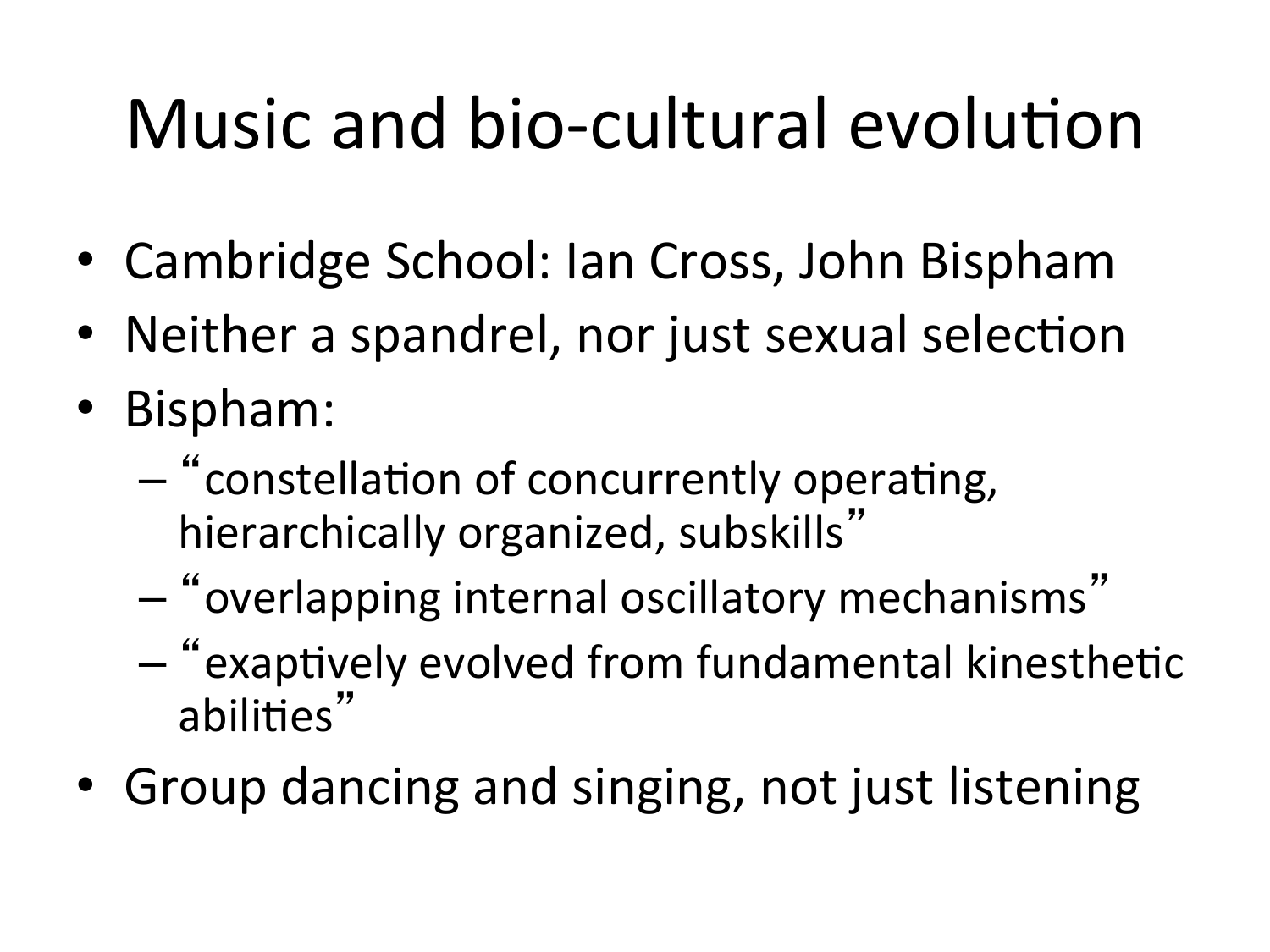#### Politics of music



A HISTORY of COLLECTIVE JOY



Tascinating ... An admirably lacid, lavel-beaded history of surboulds of joy from Dieseyans to the Granthal Dead." -Terry Explorers, The Nation

**BARBARA EHRENREICH**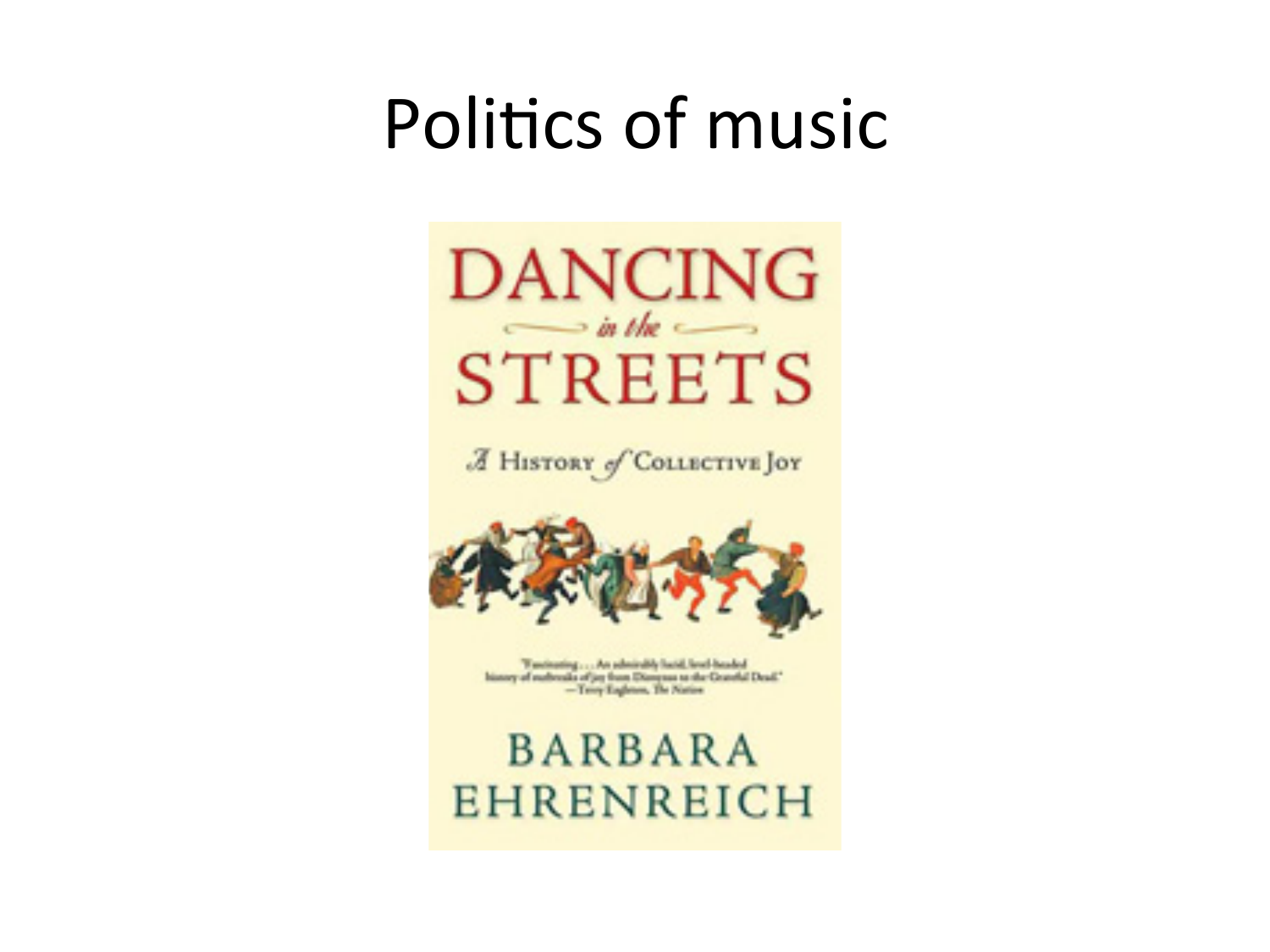## Dance and drill in human history

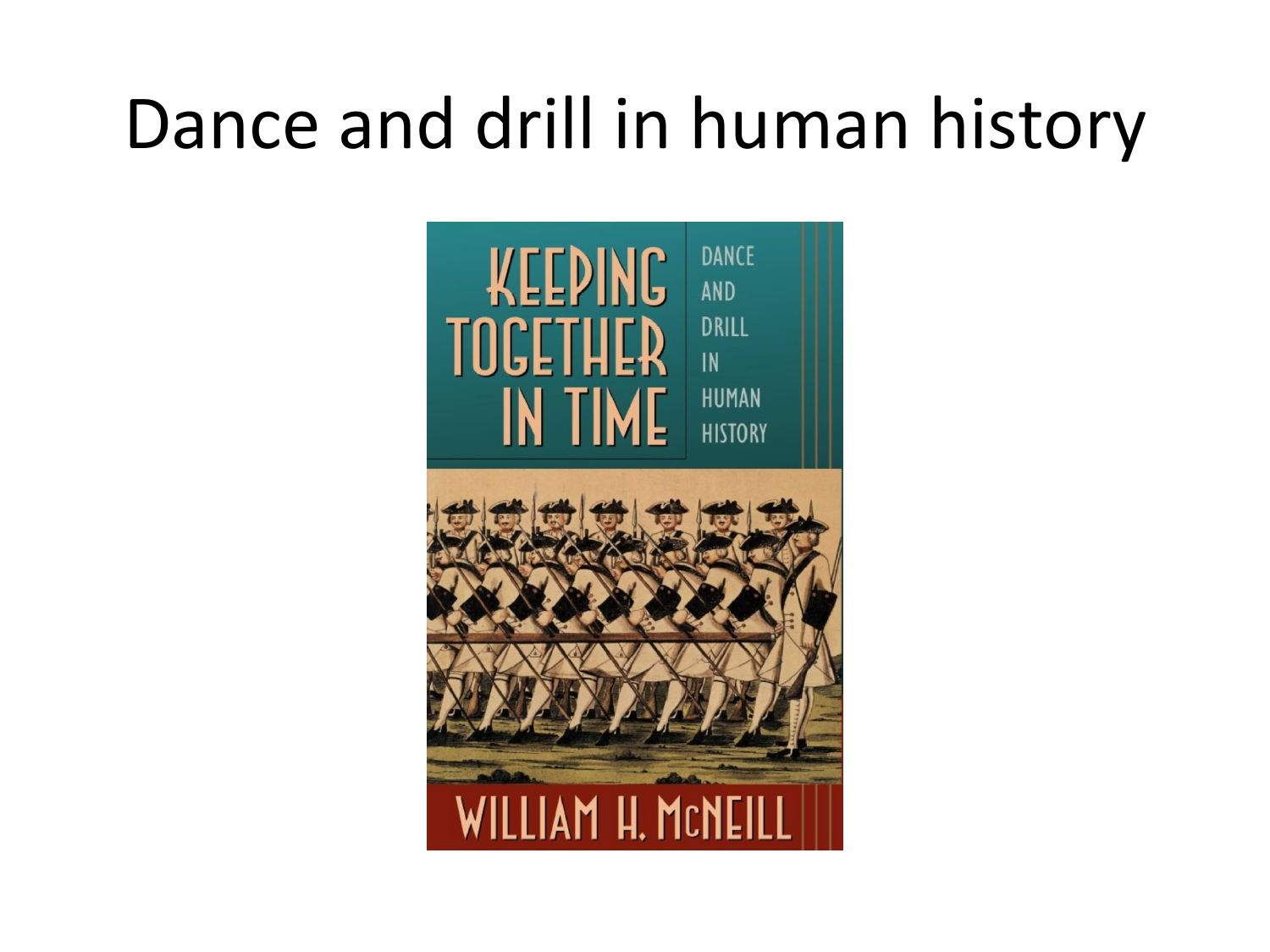## Infantry drill

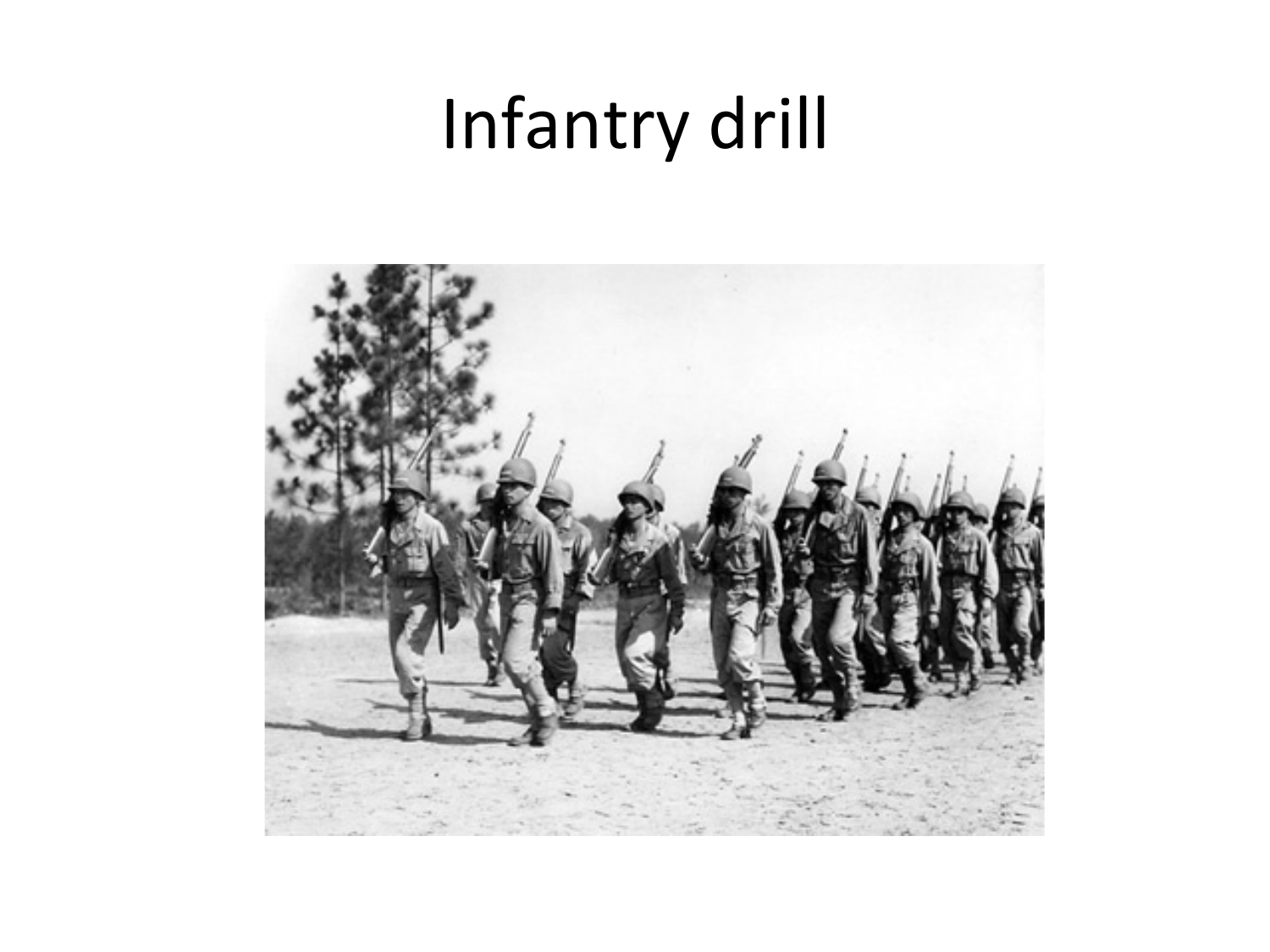#### Entrainment: the dark side

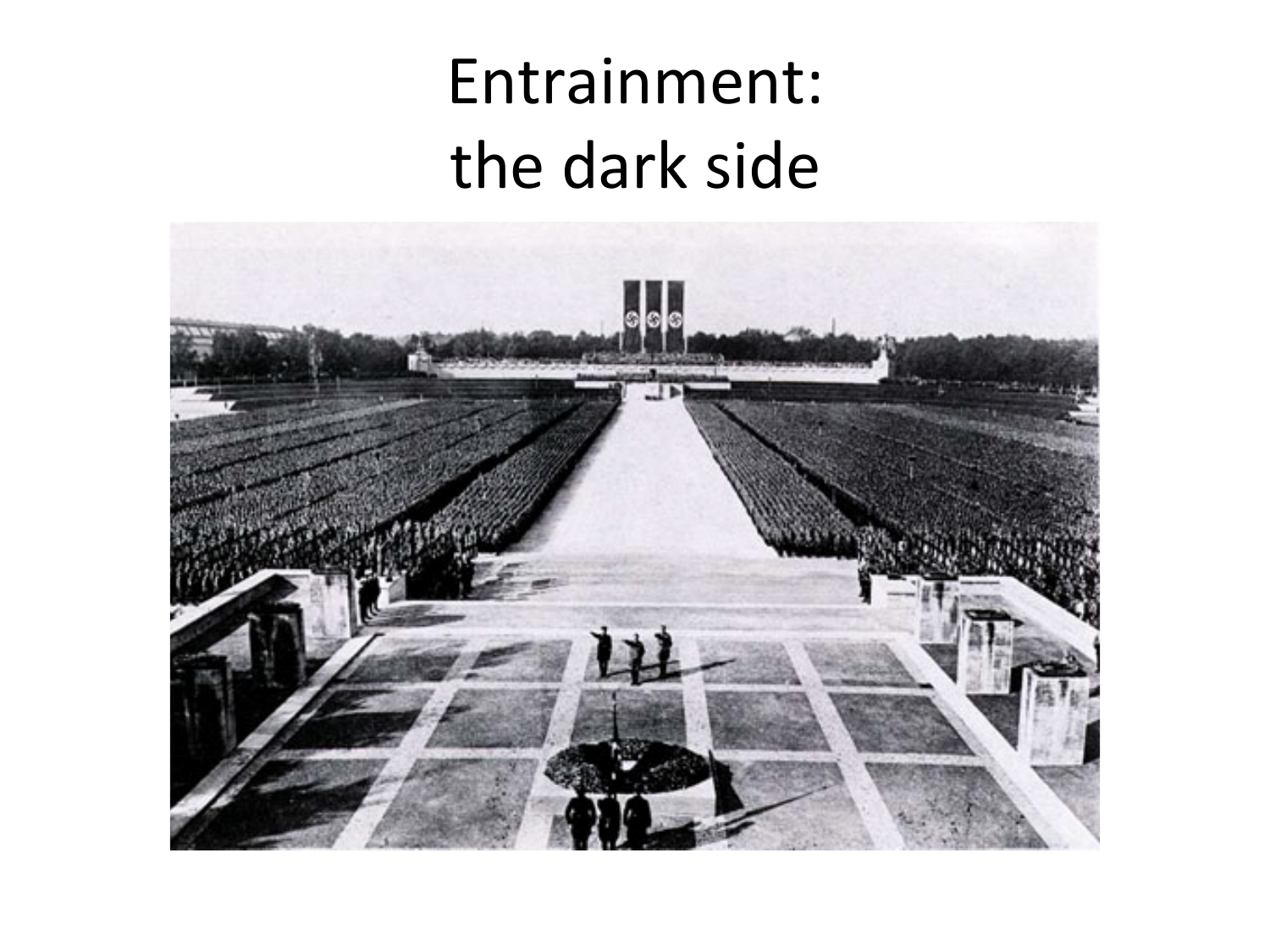#### Rice planting at'the'end'of'*Seven)Samurai)*

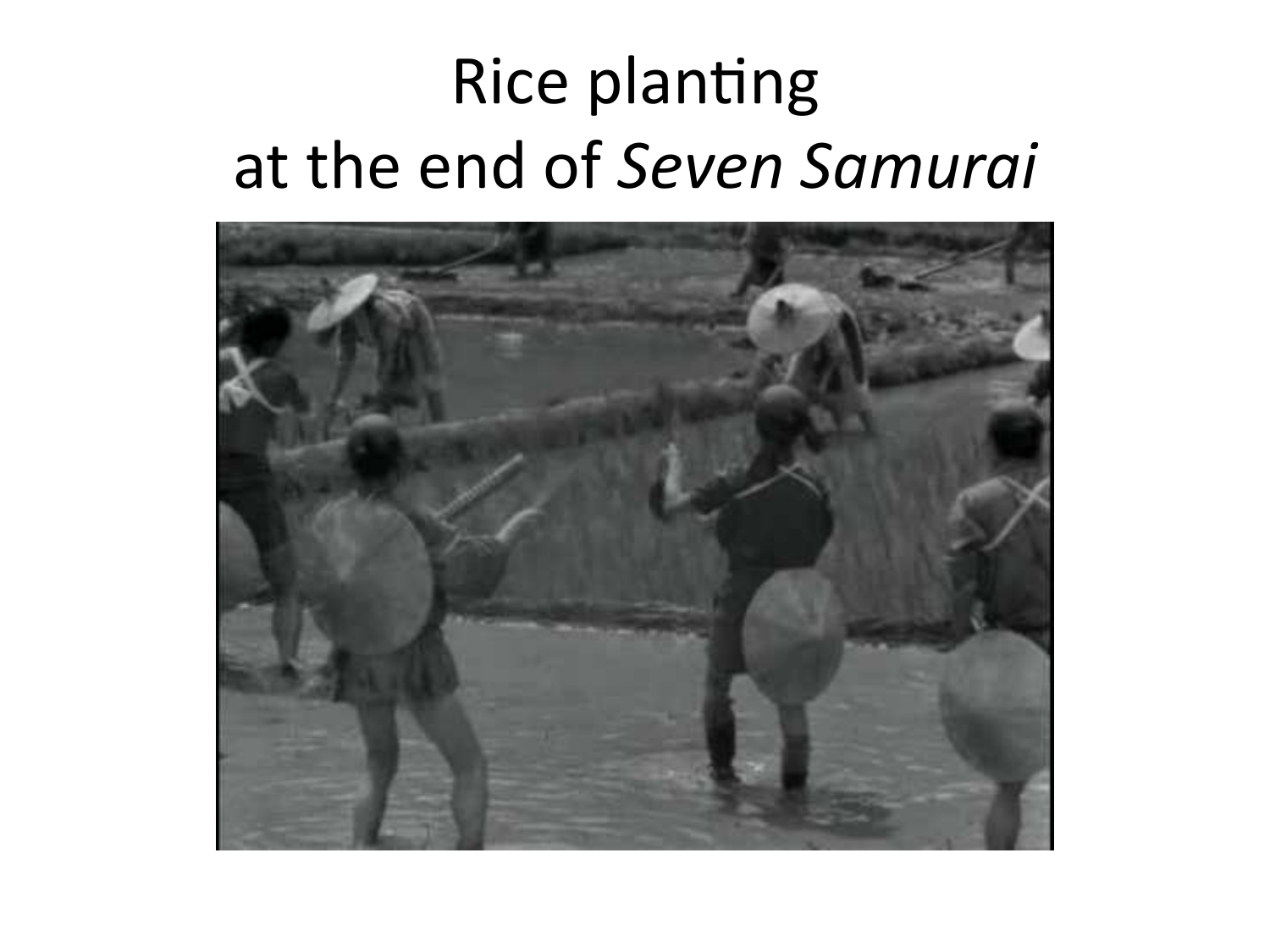### Plato (and Aristotle): Political Affect, music, and infants

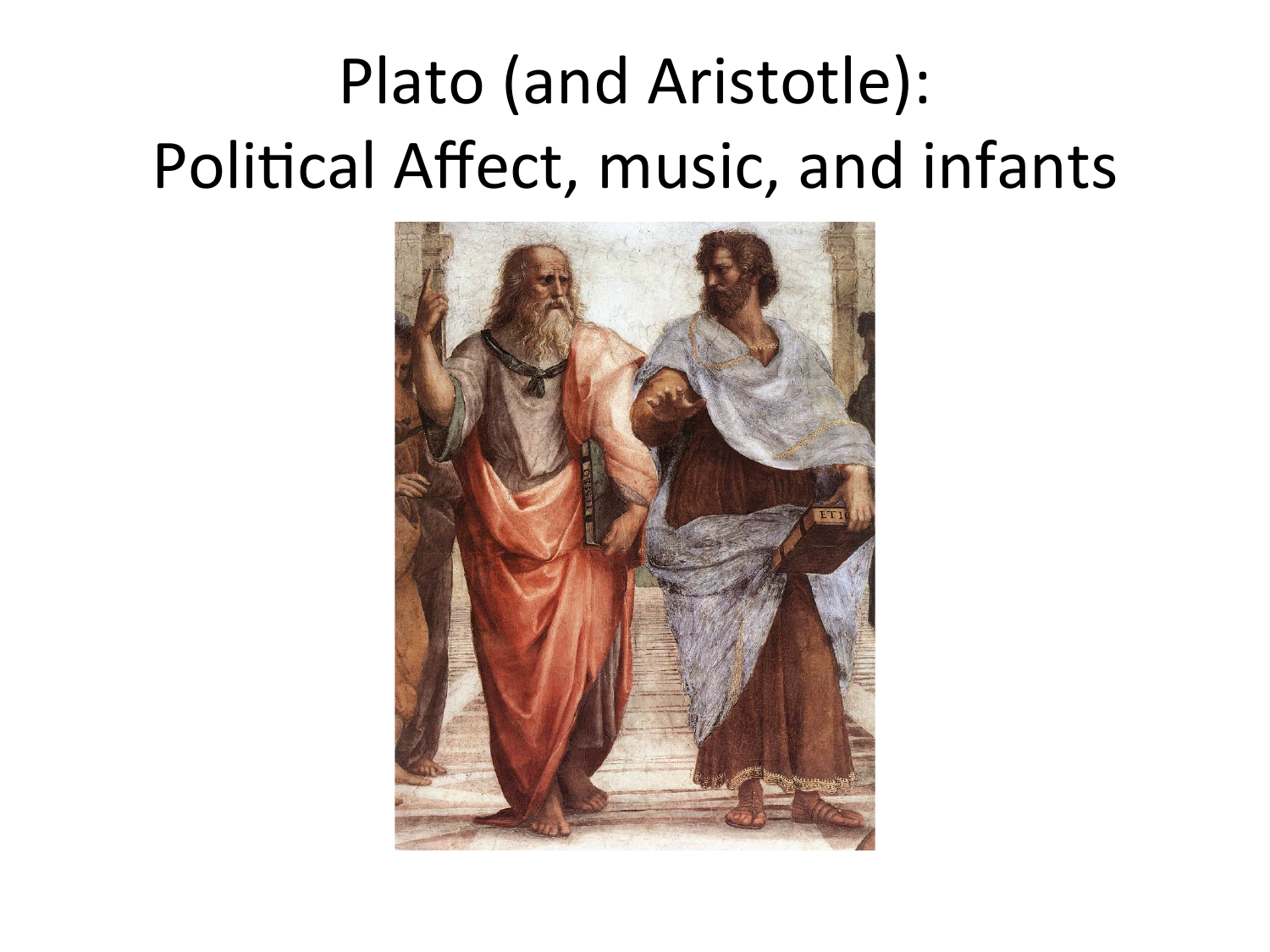# *Republic*'402a'

• [the properly raised citizen child] "will rightfully object to what is ugly [i.e., what is wrong and shameful] and hate it ... before he can grasp the reason [*logos*]."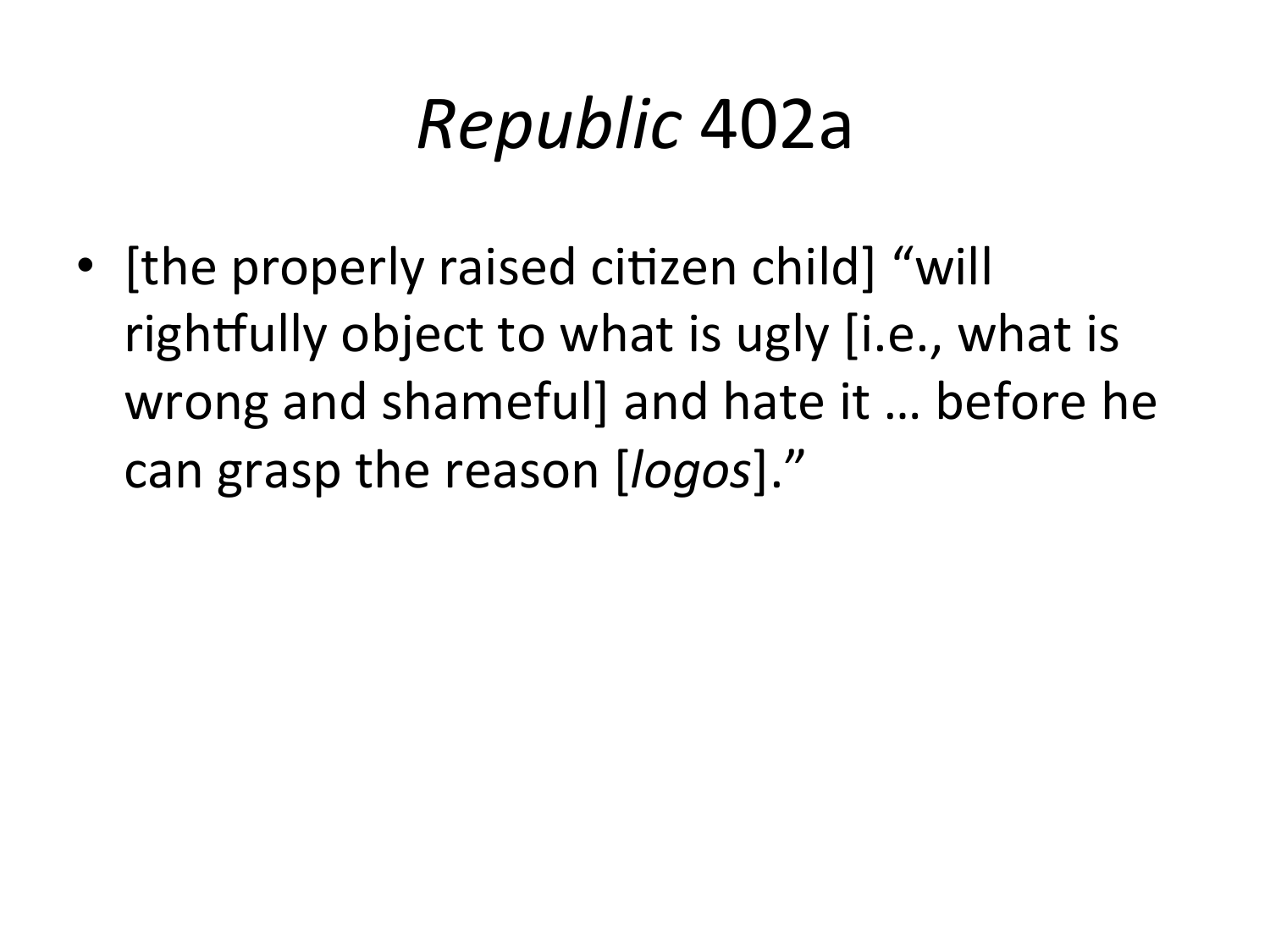### Laws, Book 7

- Nurture and education of infants can only be matter of advice to masters of households rather than law binding citizens
- Even if habits of petty misdeeds can have bad political effect later by interfering with emotional control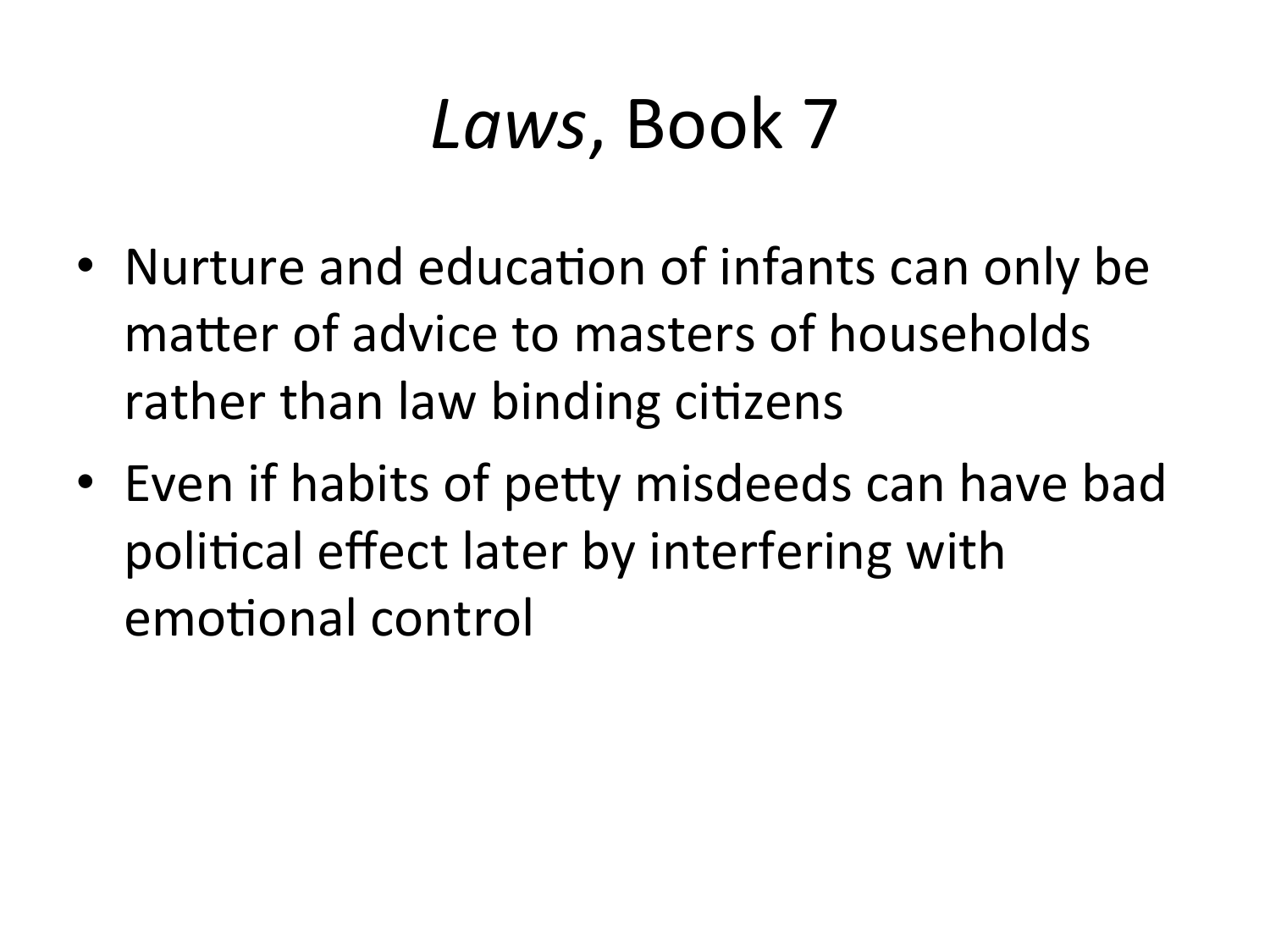### *Laws*,'790e'

• "fright is due to some morbid condition of soul. Hence, when such disorders are treated by rocking movements, the external motion ... dominates the internal" (790e)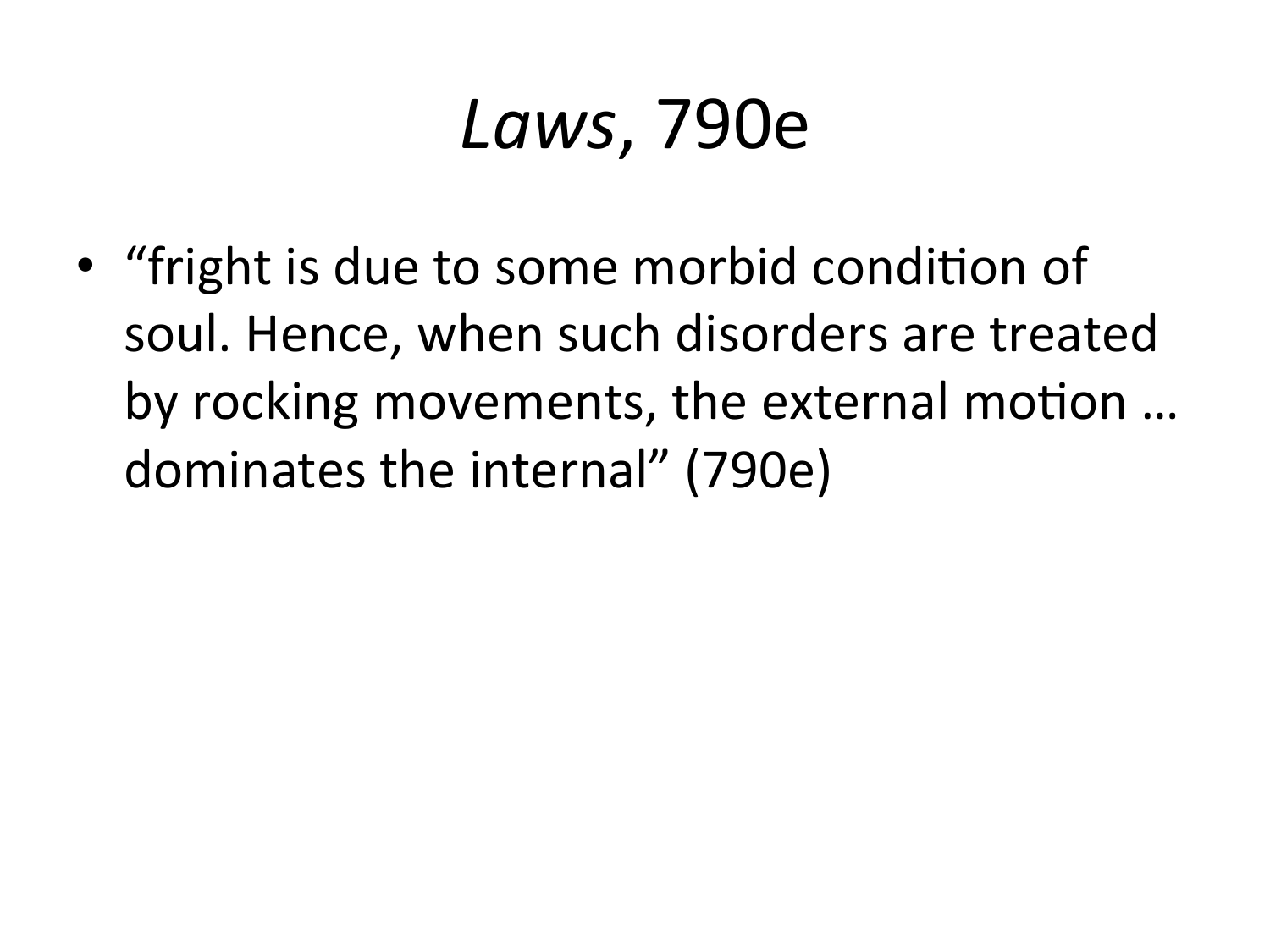## Plato's hope: a science of lullabies

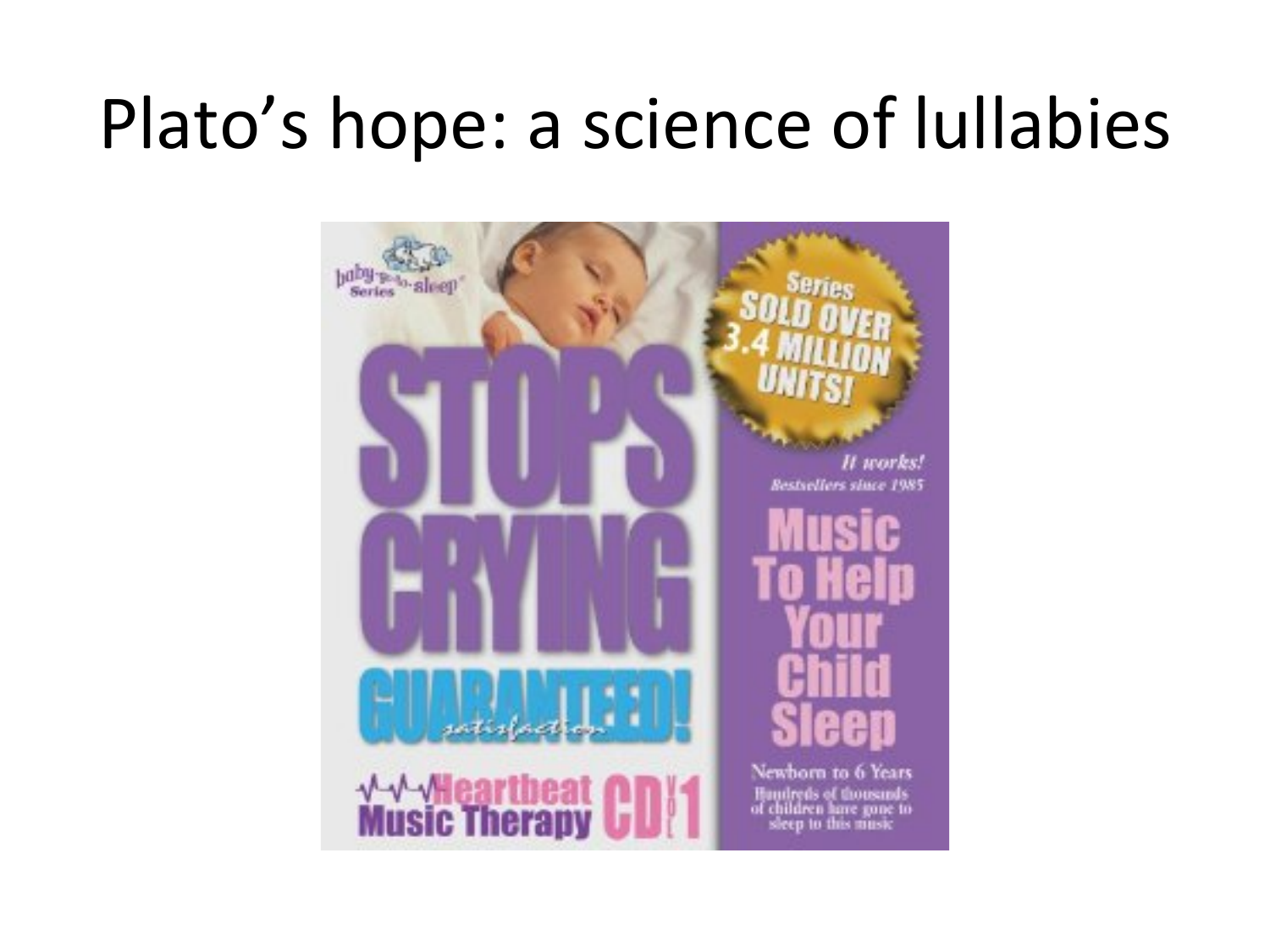# Plato's frustration

- Masters must rely on "guesswork" of slave nurses for lullabies to soothe infants (792a)
- Nurses have embodied skill / know-how
- But neither nurses nor lawgivers can explain
	- how lullabies in general work
	- nor which ones are needed in specific cases
- So they don't have knowledge
- They can only describe, not prescribe